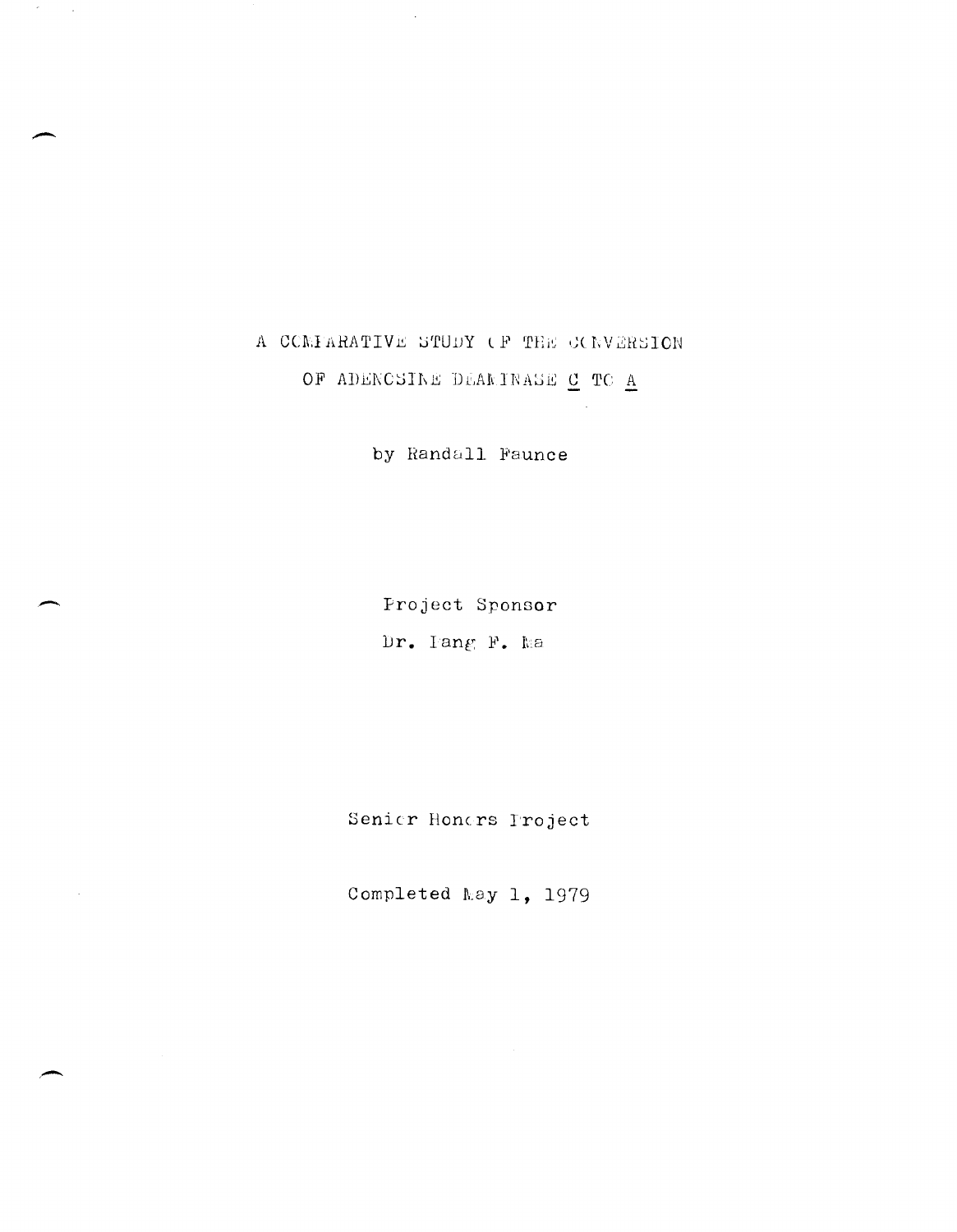

 $\mathbb{S}_t$  ).

.-

 $\overline{\phantom{a}}$ 

-

# $10^{97}$  A COMPARATIVE STUDY OF THE CONVERSION OF ADENOSINE DEAMINASE C TO A

## PURPOSE:

This experiment was designed to fulfill two functions. A conversion factor would be reacted with C form adenosine deaminase (to be further refered to as AD-C) obtained from various sources. An attempt would also be made to isolate the conversion factor (refered to as C.F.) from a cancerous tissue.

Nishihara, et.al., isolated the protein C.F. which catalyzes the reaction 2 AD-C + C.F. = AD-A (A form).<sup>1</sup> This reaction is the basis for this study.

METHODS AND PROCEEDURES: Isolation of C.F. and AD-C

50 grams of human liver was homogenized with 250 ml double cistilled water in an ice bath. The sample was then centrifuged at 39000  $f$ 's for 40 min. Supernatant was saved and a 40% solution of ammonium sulfate  $(NH_4)$ <sub>2</sub>SO<sub>4</sub> was reached by adding while stirring and refrigerating  $(0-4<sup>o</sup>C)$ . The salt solution was allowed to stir for a minimum of 24 hrs. It was then centrifuged again. Supernatant was salted to 60% solution, allowed to stir, centrifuged, supernatant again salted (to 80%), allowed to stir, and centrifuged. The resulting precipitate was then dissolved in a minimum amount phosphate buffer (0.05 M, pH 7). The sample was then frozen for storage.

A sample of cancerous liver was prepared in the same manner.

Samples of humm stomach, rabbit intestine, and rat intestine were chosen for sources of AD-C due to the GI tract's general high activity for this enzyme? Sample treatment was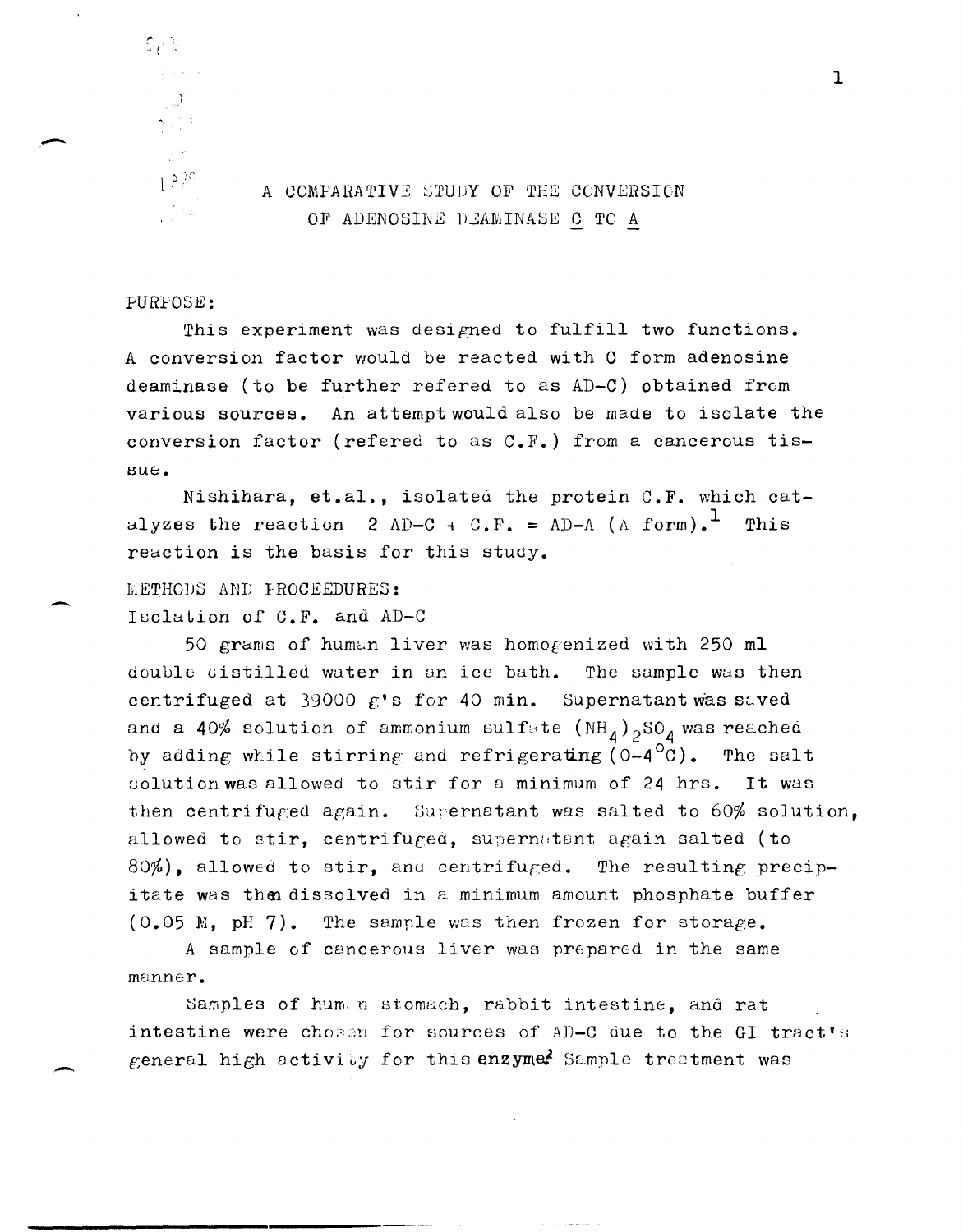similar to that described above. The salt percentages were slightly altered. The rabbit sample was the result of a  $45-55-65\%$  cut, the  $55-65\%$  cut being the AD-C source. The rat source was a 45-65% cut. Human stomach was a 40-60% cut. but the sample had to be further processed due to a presence Several 50 ul portions were passed through a Bio-Gel of  $AD-A$ . column. Fractions collected showing AD-C activity were pooleo, ultrafiltrated (40 psi. 150 ml to appr. 5 ml). and stored. A comercial grade calf AD-C, obtained from Sigma Chem. Co., was also used.

#### Column Preparation

Bio-Gel A (pre-swelled) for a 50 x 0.9 cm column was supplied by Bio-Rad Labratories. Sephadex 200 G for a 30 x 0.6 cm column was obtained from Pharmacia. Both columns were equilibrated with  $0.05$  M phosphate buffer for a minimum of 24 hrs. The columns were calibrated with Blue Dextran and Cytochrome C protein markers. The Bic-Gel column showed peak Dextran absorbance, as well as peak AD-A sctivity at fraction 22. AD-C and Cytochrome C peaked at fractions 34 and 36 respectively. In general, AD-C fractions collected were between 31-48. The sephadex column was used for the actual assay plots. Markers peaked as shown (Fig.  $\#1$ ).

#### Assay Method

Activity assays were executed in the manner described by  $\ln a$ ,  $3$ Instruments involved were a Gilferd 240 spectrophotometer with accompanying 6050 chart recorder. All readings were made at 265 nm with a chart speed of 30 in/hr and a temperature of  $40^{\circ}$ C.

## Reaction Conditions

Reaction of C.F. with the various samples of AD-C was carried out in a test tube-water bath system. Bath temperature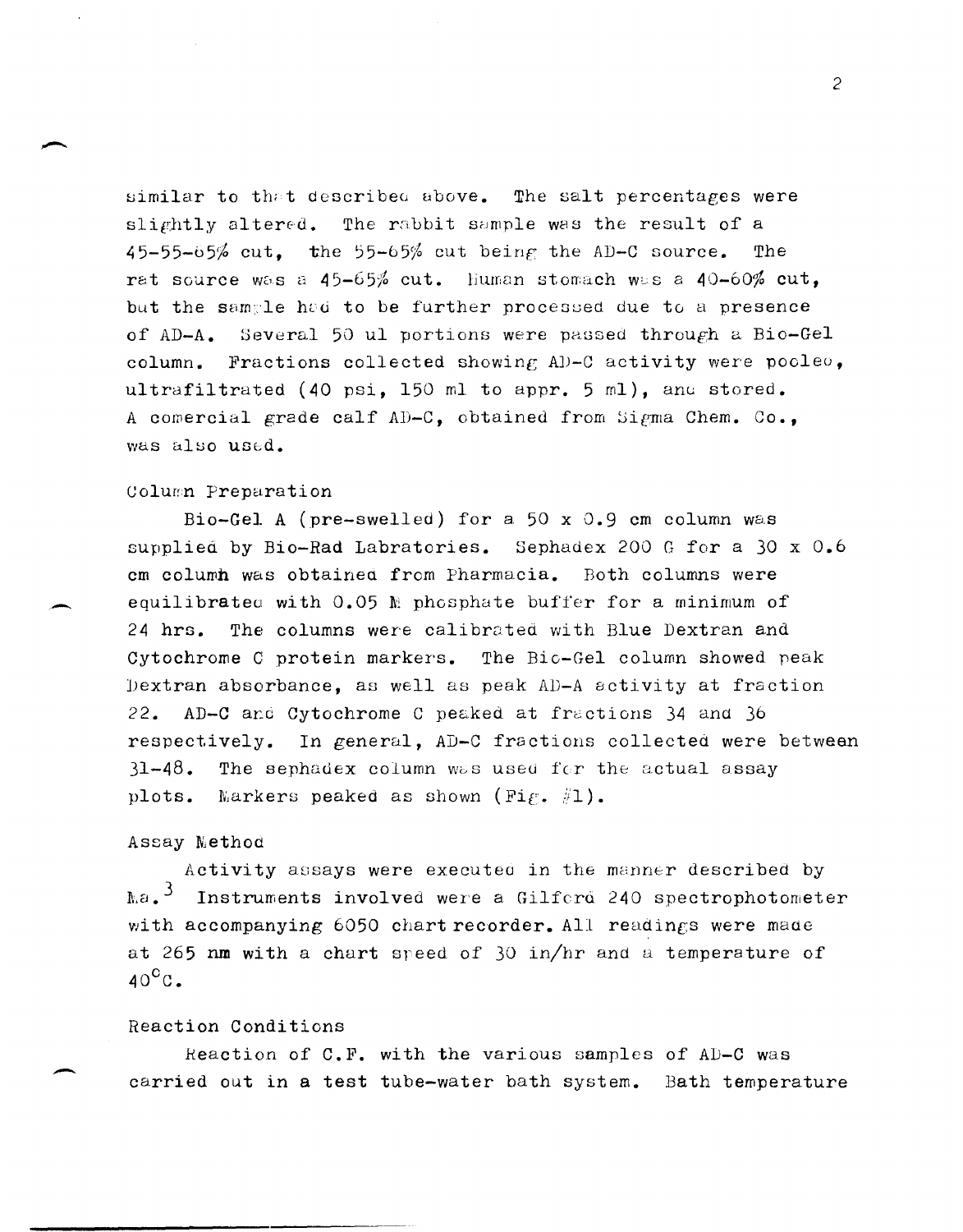was maintained at  $25^{\circ}$ C. C.F. and AD-C source were pipetted into the test tube and left in the bath for one  $(1)$  hour. Incubations were also carried out with phosphate buffer and each source of AD-C or C.F. as controls.

#### RESULTS:

 $\overline{\phantom{0}}$ 

-

-

Numerical values for activity are direct readings from assay chart. Each fraction was allowed to react for three minutes, thas all values equal the change in units optical aensity over a three minute period. This effectively standardizes measurements for a qualitative comparison.

Normal liver C.F., incubated with' buffer, showed little activity over the first eight to ten fractions and none in the final five (Fig.  $#2$ ). Human stomach AD-C with buffer displayeu peak activity at fraction 11 with no AD-A activity present (Fig.  $#3$ ). Reaction of the C.F. with stomach AD-C yielded an apparently complete conversion of the 0 form enzyme to the A (Fig.  $\#3$ ). It was this result that confirmed the presence of C.F. in the liver sample.

The C.F. was then reacted with the calf AD-C. An incomplete conversion resulted (Fig. #4). Another incubation was performed this time with a 2::1 volumetric ratio of  $C.F.$  to the Al-C. Conversion was much more complete (Fig.  $\#4$ ).

Incubation of the C.P. with the rabbit AD-C, like the human stomach, showed complete conversion with a 1::1 ratio  $(Fi \epsilon, \#5)$ .

The rat AD-C was active with very small amounts of sample (10 ul pcrtions). For ease of handling, 40 ul of buffer was incubated with the 10 ul sample. This small smount still displayed high AD-C activity. As a result, a  $4::1$  ratio of C.F. to AD-C was incubated. The resulting assay showed no conversion at all (Fig.  $#6$ ).

The cancerous liver-buffer incubation yielded a generally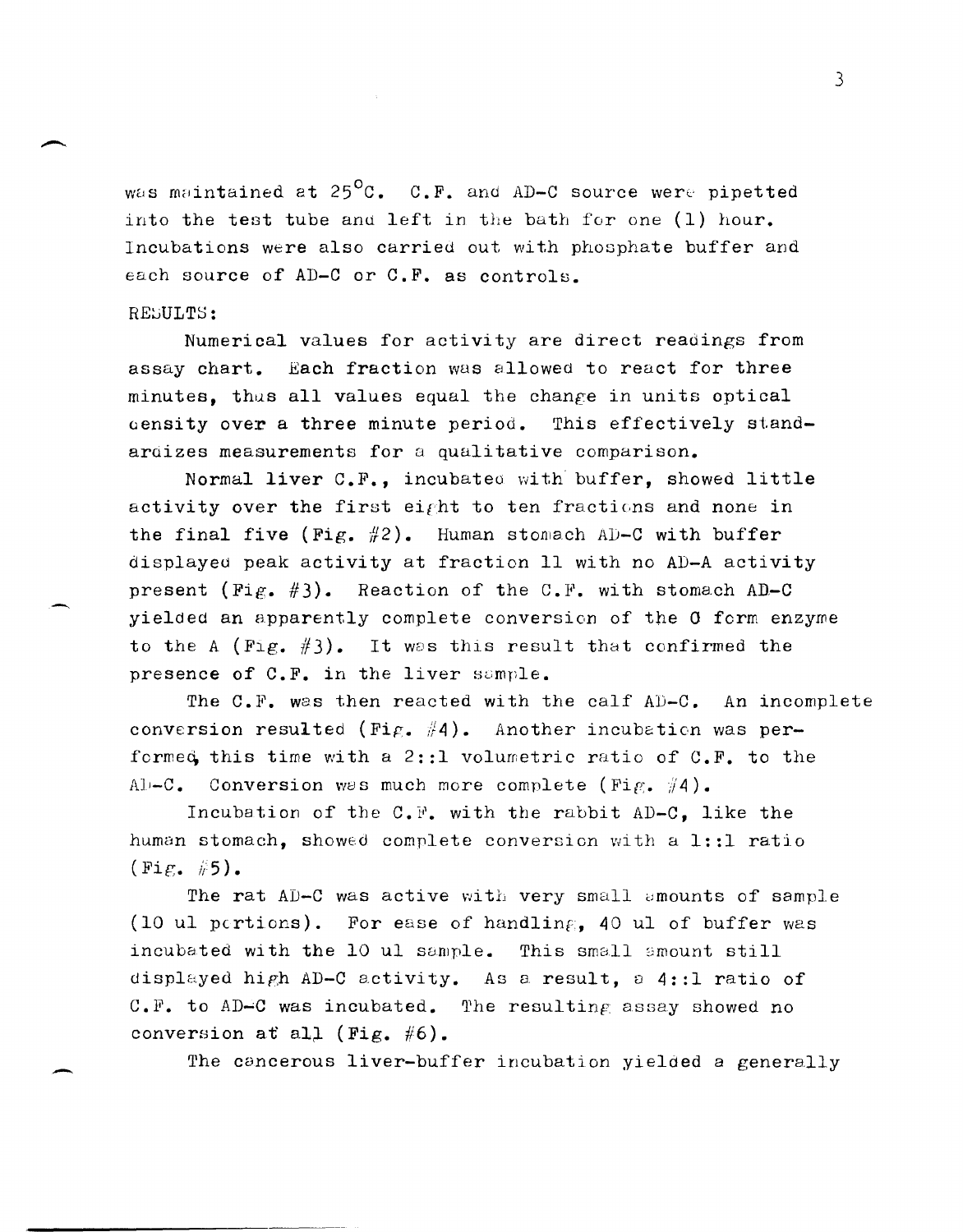consistent, low activity (Fig.  $#7$ ). Incubation with human stomach AD-C showed a possible partial conversion, although results may be more confidently explained as a simple additive effect (Fig.  $\sqrt[n]{8}$ ).

#### DISCUSSION:

..-

There is no doubt that C.F. is present and readily obtainable from tissues other than human lung, the source of Nishihara's  $C.F.^1$  Although in cruder form, the liver  $C.F.^1$ was very active and not limited to reaction with human sources of AD-C.

Due to the lack of conversion of the rat AD-C, however, it must be theorized that the rat intestinal enzyme is a different protein of the sume general size and function as that found in the other sources tested. If this is the case, it is possible that one sample source may contain more than *one* form of AD-C. This would explain the incompleteness of conversion of the calf enzyme (incubation of a 3::1 ratio of C.F. to AD-C yeilded results similar to that of the 2::1  $incubation, incomplete conversion$ .

The results of the cancerous liver study indicate an apparent lack of  $C.F.$  in such tissues, provided it may be accepted that the incubation curve is simply an additive one, composed of the two samples involved. This is certainly a more appropriate interpretation due to peak placement and separation more closely matching the liver-buffer incubation than other  $AD-A/AD-C$  peaks. The lack of C.F. in this cancerous tissue may explain the difference in the ratio of AD-A to AD-C found between normal anc cancerous tissues in a previous stuoy.4

Several questions are now raised. Is there a second form of  $C. F.$ ? Can one form of AD-C be converted to the other? Is the lack of C.F. in cancerous tissues a symptom or possible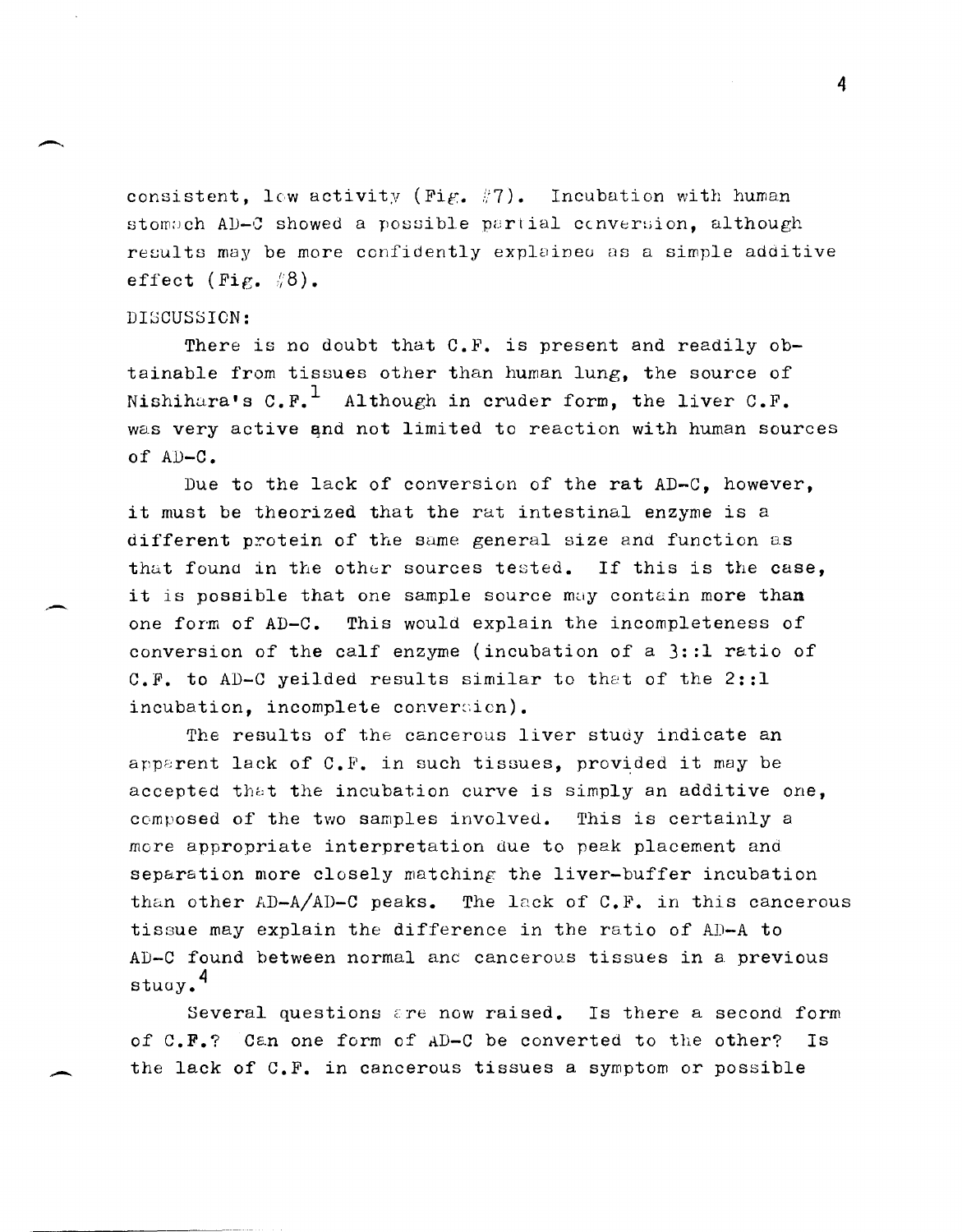cause of the cancer? Answers will be obtained throuph further experimentation.

REFERENCES:

-

 $\bar{\lambda}$ 

-

- 1. H. Nishihara, H. Akedo, S. Ishikawa, K. Shinkai, Biochim., Biophys. Acta vol. 302 (1973), p. 429.
- 2. P. Ma, T. Magers, Int. J. Biochem. vcl. 6 (1975), p. 281.
- 3. F. Ma, J. Fisher, Biochim., Biophys. Acta, vol. 159 (1968),  $p. 153.$
- 4 H. Akedo, H. Nishihara, K. Shinkai, K. Komatsu, S. Ishikawa, Biochim., Biophys. Acta vol.276 (1972), p. 257.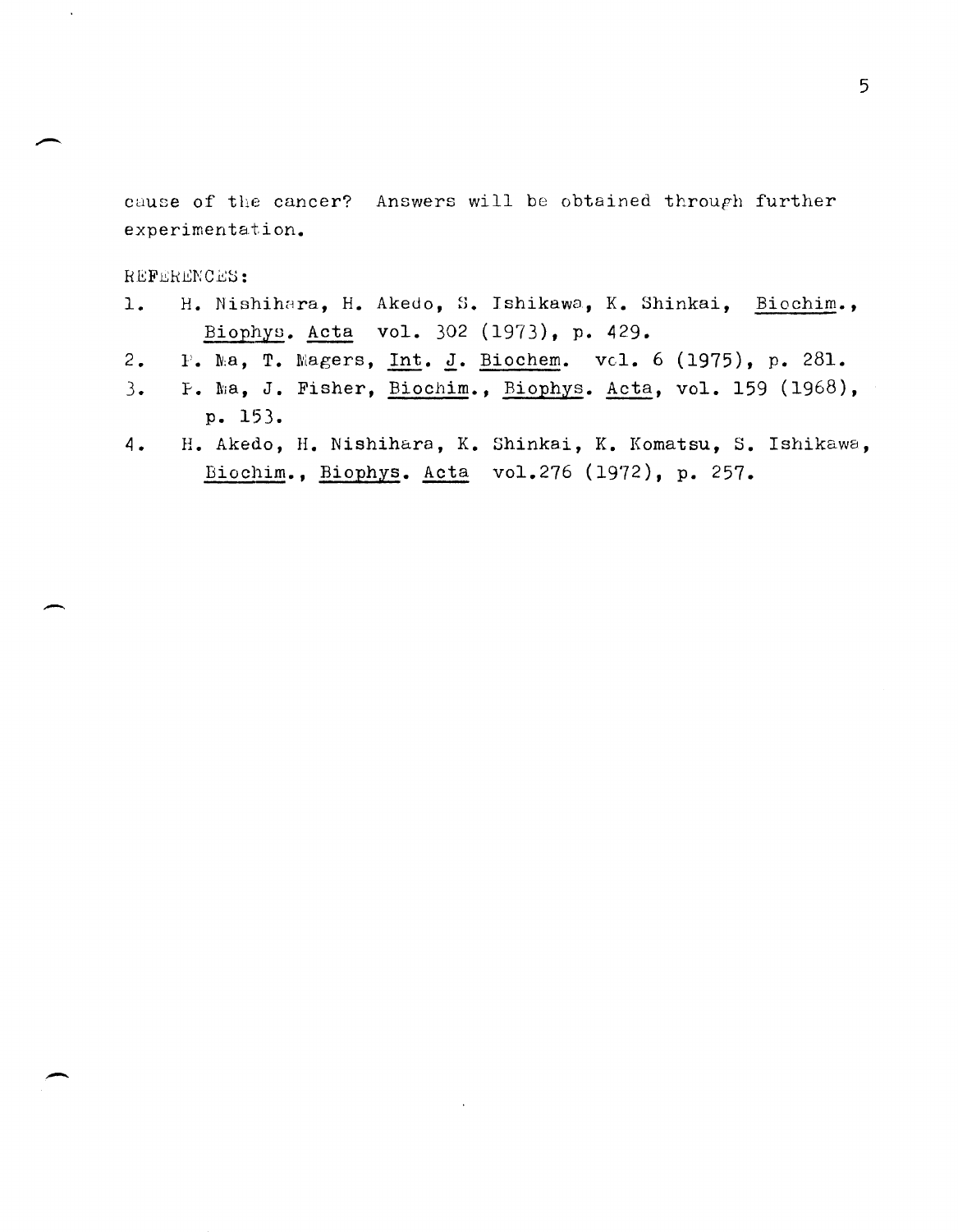

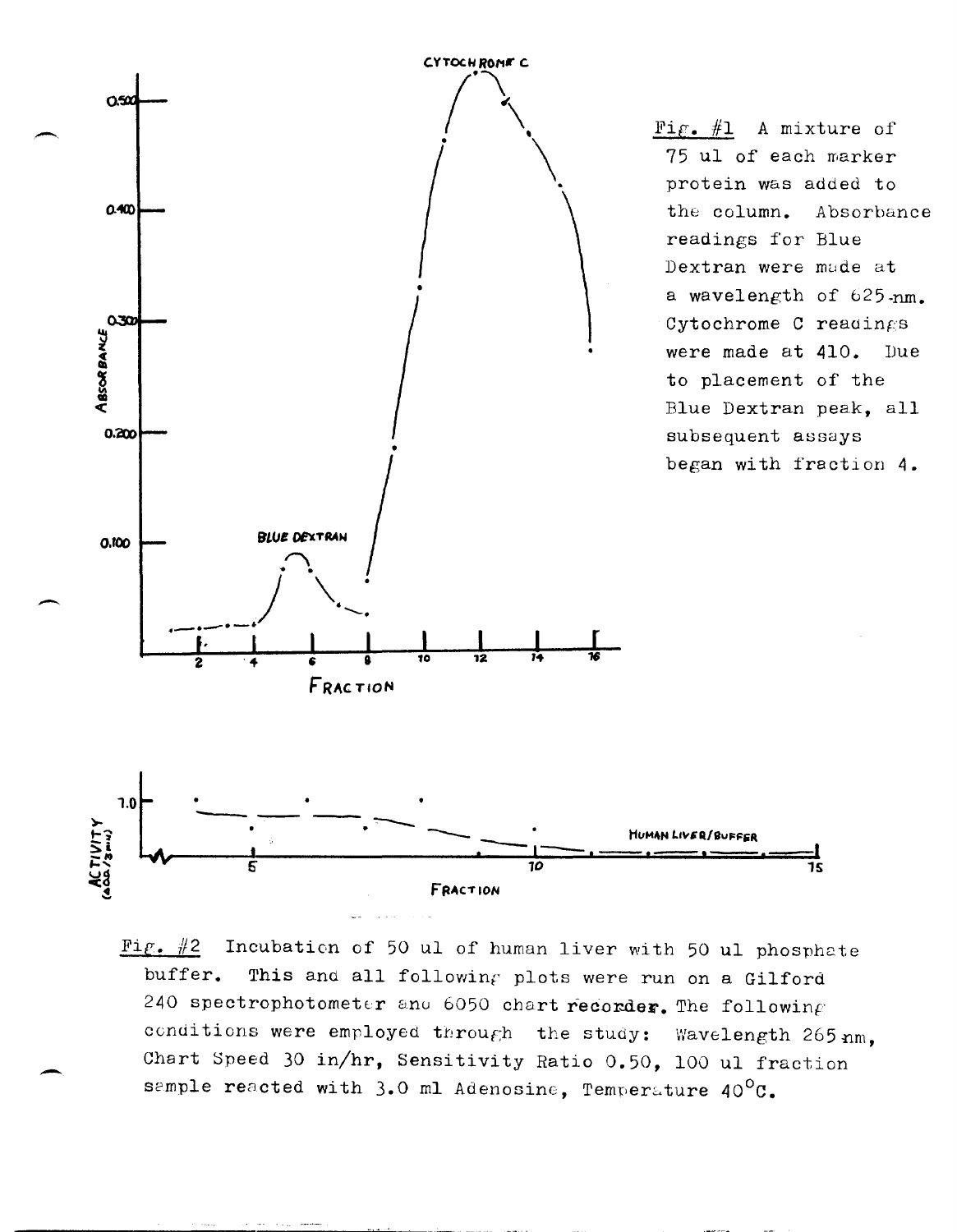





Incubation of 50 ul calf / 50 ul buffer of which only Fig.  $#4$ 75 ul was added to the column (instead of total), 50 ul calf / 50 ul C.F. (75ul added to column), and 50 ul calf / 100 ul C.F. Note the incomplete conversion in both C.F. incubations.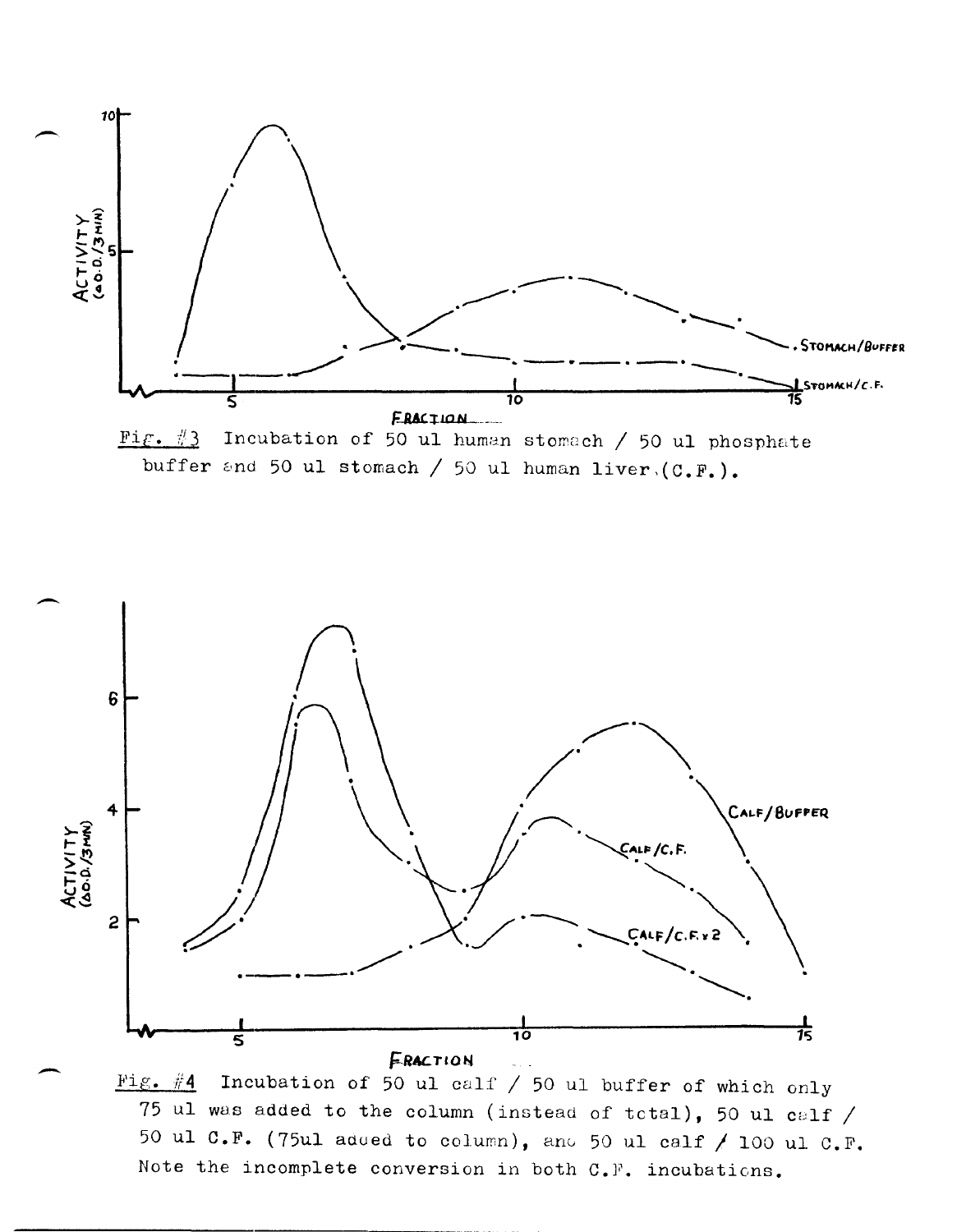

 $\overrightarrow{r}$ 

Fig.  $#6$ Incubation of 10 ul rat intestine / 40 ul buffer and 10 ul rat / 40 ul C.F. Note complete absence of conversion.